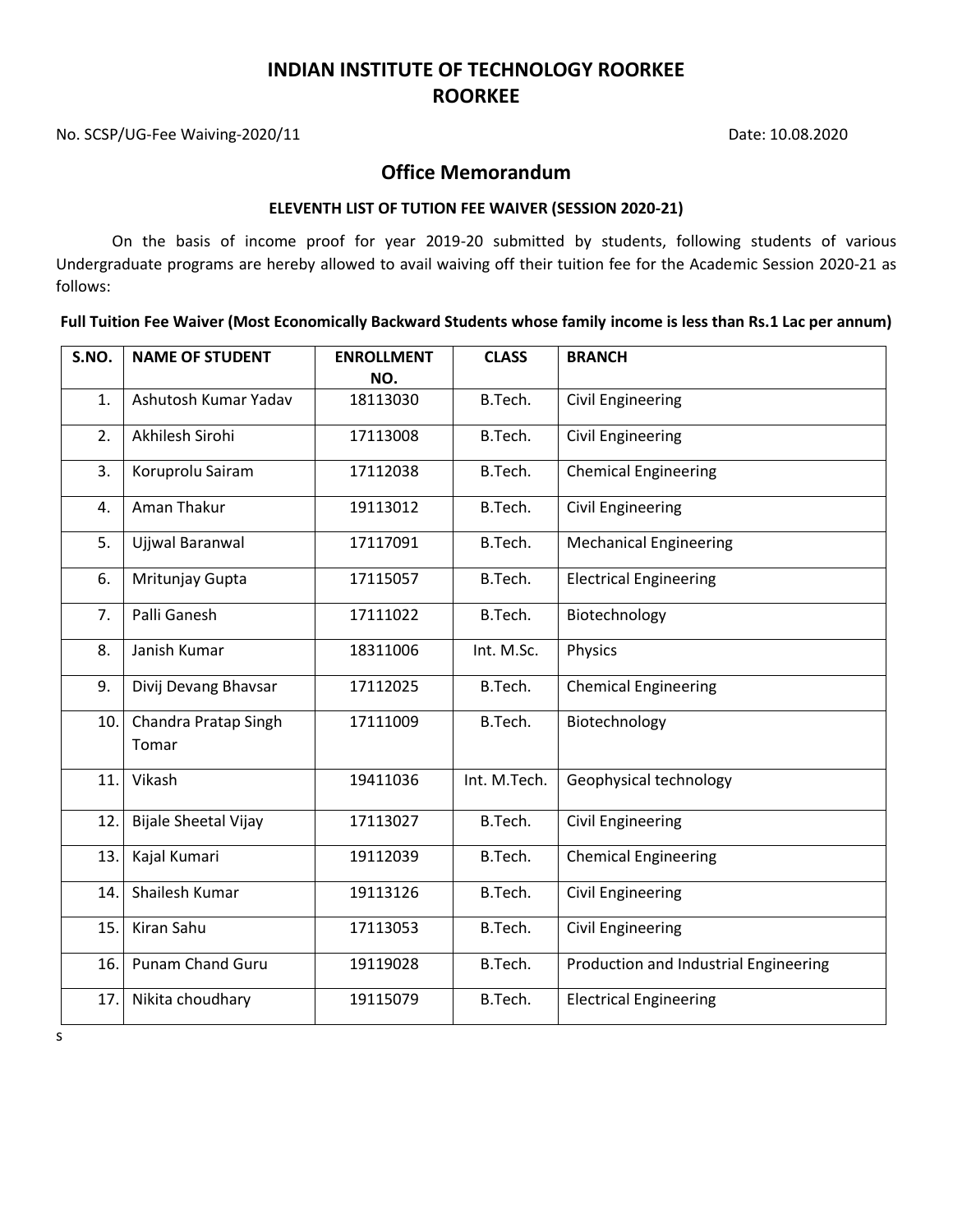| 18. | Viswanadham Manosha    | 19117125 | B.Tech.    | <b>Mechanical Engineering</b>           |
|-----|------------------------|----------|------------|-----------------------------------------|
| 19. | M S Chakradhar Madduri | 18117050 | B.Tech.    | <b>Mechanical Engineering</b>           |
| 20. | Abhishek Anand         | 19114002 | B.Tech.    | <b>Computer Science and Engineering</b> |
| 21. | Rushikesh              | 19113117 | B.Tech.    | <b>Civil Engineering</b>                |
| 22. | Shobhit Namdev         | 19113132 | B.Tech.    | <b>Civil Engineering</b>                |
| 23. | Deepak Sah             | 18121010 | B.Tech.    | Polymer Science and Engineering         |
| 24. | Shivansh Rai           | 17311015 | Int. M.Sc. | Physics                                 |
| 25. | Sonu Kumar Nagar       | 18310017 | Int. M.Sc. | Chemistry                               |
| 26. | Kanha Parashar         | 18117043 | B.Tech.    | <b>Mechanical Engineering</b>           |
| 27. | Md. Rehan Shakoor      | 19122018 | B.Tech.    | <b>Engineering Physics</b>              |
| 28. | Manish Meena           | 17112043 | B.Tech.    | <b>Chemical Engineering</b>             |
| 29. | Asmita Yadav           | 19117022 | B.Tech.    | <b>Mechanical Engineering</b>           |
| 30. | Jai kumar Rathore      | 19112036 | B.Tech.    | <b>Chemical Engineering</b>             |
| 31. | Rajan Kumar            | 17115072 | B.Tech.    | <b>Electrical Engieering</b>            |
| 32. | Lakshraman Vyas        | 19113076 | B.Tech.    | <b>Civil Engineering</b>                |
| 33. | Kuldeep Kushawh        | 19118044 | B.Tech.    | metallurgy                              |

### **2/3 Tuition Fee Waiver (Most Economically Backward Students whose family income is less than Rs.1 Lac or more but less than Rs.5 Lac per annum)**

| S.NO. | <b>NAME OF STUDENT</b> | <b>ENROLLMENT NO.</b> | <b>CLASS</b> | <b>BRANCH</b>                                       |
|-------|------------------------|-----------------------|--------------|-----------------------------------------------------|
| 1.    | Ratul Thakur           | 19122026              | B.Tech.      | <b>Engineering Physics</b>                          |
| 2.    | Sudhanshu Rastogi      | 17117082              | B.Tech.      | <b>Mechanical Engineering</b>                       |
| 3.    | <b>Mrigang</b>         | 18118042              | B.Tech.      | MT                                                  |
| 4.    | Kishlay Kumar          | 19113070              | B.Tech.      | Civil Engineering                                   |
| 5.    | Saurabh Dadhich        | 19118078              | B.Tech.      | <b>Metallurgical and Materials Engineering</b>      |
| 6.    | Ayush Chauhan          | 19110005              | B.Arch.      | Architecture & Planning                             |
| 7.    | Kuruguntla Kavya       | 19116037              | B.Tech.      | <b>Electronics and Communication</b><br>Engineering |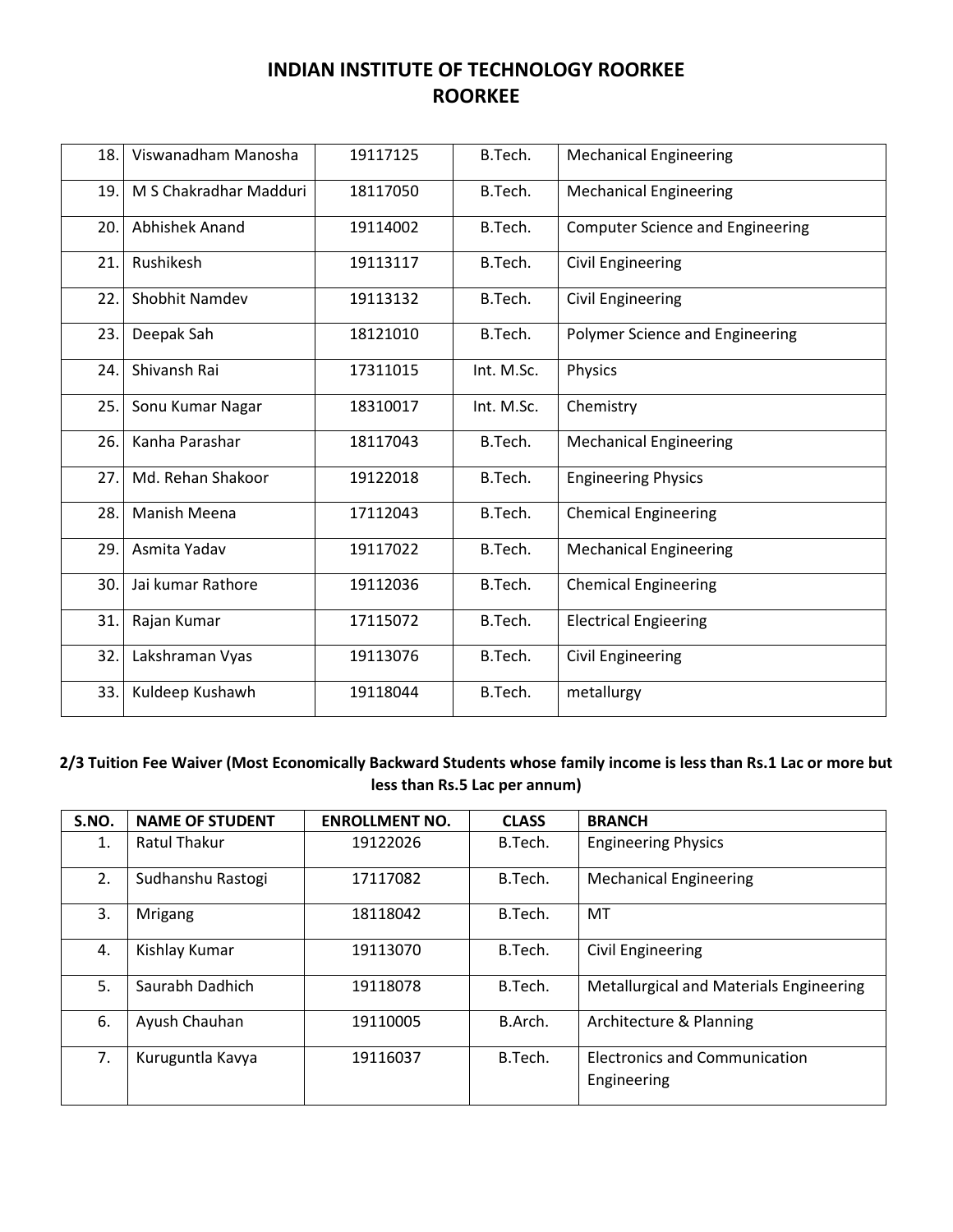| 8.  | <b>Vikas Singh</b>           | 18110026 | B.Arch.    | Architecture and Planning(3rd)                      |
|-----|------------------------------|----------|------------|-----------------------------------------------------|
| 9.  | <b>Shubham Mittal</b>        | 18116074 | B.Tech.    | <b>Electronics and Communication</b><br>Engineering |
| 10. | Naman Jain                   | 19312017 | Int. M.Sc. | <b>Applied Mathematics</b>                          |
| 11. | Parul Chaudhary              | 19113099 | B.Tech.    | <b>Civil Engineering</b>                            |
| 12. | Pranay Jitendra<br>Janbandhu | 18117072 | B.Tech.    | <b>Mechanical Engineering</b>                       |
| 13. | Jyotsnaa Gupta               | 18116035 | B.Tech.    | <b>Electronics and Communication</b><br>Engineering |
| 14. | <b>Chirag Singhal</b>        | 17112022 | B.Tech.    | <b>Chemical Engineering</b>                         |
| 15. | Pradhumna Rahatkar           | 19112059 | B.Tech.    | <b>Chemical Engineering</b>                         |
| 16. | Aman Singh                   | 18116008 | B.Tech.    | <b>Electronics and Communication</b><br>Engineering |
| 17. | Deepak Kumar                 | 17117023 | B.Tech.    | <b>Mechanical Engineering</b>                       |
| 18. | Shaik Aman                   | 19110024 | B.Arch.    | Architecture & Planning                             |
| 19. | Durgesh Kumar                | 17111014 | B.Tech.    | <b>Civil Engineering</b>                            |
| 20. | Annu Shree                   | 18118010 | B.Tech.    | Metallurgical and Materials Engineering             |
| 21. | Manav Choudhary              | 17118039 | B.Tech.    | Metallurgical and Materials Engineering             |
| 22. | Abhishek Yadav               | 17113003 | B.Tech.    | <b>Civil Engineering</b>                            |
| 23. | <b>Bhanu Singhal</b>         | 17113025 | B.Tech.    | <b>Mechanical Engineering</b>                       |
| 24. | Pritika Mishra               | 19110021 | B.Arch.    | Architecture & Planning                             |
| 25. | Akash Pal                    | 19118009 | B.Tech.    | Metallurgical and Materials Engineering             |
| 26. | Harsh Harshit                | 18118031 | B.Tech.    | Metallurgical and Materials Engineering             |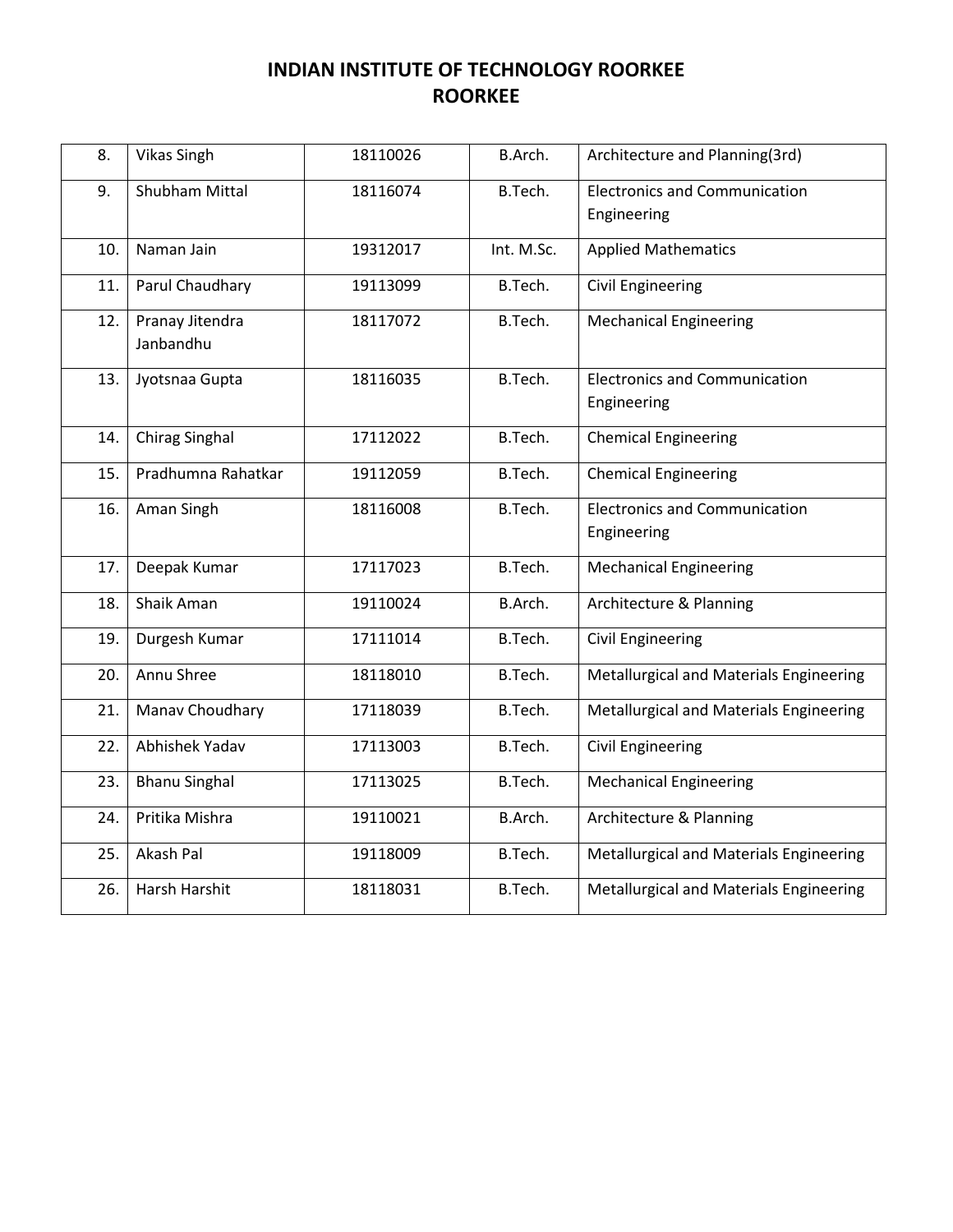| 27. | Adarsh Kumar Raj    | 18115007 | B.Tech.      | <b>Electrical Engineering</b>           |
|-----|---------------------|----------|--------------|-----------------------------------------|
| 28. | Parth Lodhi         | 17410021 | Int. M.Tech. | <b>Geological Technology</b>            |
| 29. | Jaiswal Shubham     | 17115044 | B.Tech.      | <b>Electrical Engineering</b>           |
|     | Vijaykumar          |          |              |                                         |
| 30. | Ujjval Kumar        | 18112084 | B.Tech.      | <b>Chemical Engineering</b>             |
| 31. | Pankaj Kumar        | 19113098 | B.Tech.      | <b>Civil Engineering</b>                |
|     | upadhyay            |          |              |                                         |
| 32. | Shubham Kumar       | 18118066 | B.Tech.      | Metallurgical and Materials Engineering |
| 33. | Shubhi Mishra       | 17118067 | B.Tech.      | Metallurgical and Materials Engineering |
| 34. | <b>Harshit Garg</b> | 16312013 | Int. M.Sc.   | <b>Applied Mathematics</b>              |
| 35. | Ujjawal Kumar Das   | 19119045 | B.Tech.      | Production and Industrial Engineering   |
| 36. | Ayush Kumar Dixit   | 18117021 | B.Tech.      | <b>Mechanical Engineering</b>           |
| 37. | Ujjwal              | 17311019 | Int. M.Sc.   | Physics                                 |
| 38. | Pabbathi Sowmya     | 19117080 | B.Tech.      | <b>Mechanical Engineering</b>           |
| 39. | Palak Goenka        | 17116050 | B.Tech.      | <b>Electronics and Communication</b>    |
|     |                     |          |              | Engineering                             |
| 40. | Vishal Agrahari     | 17117096 | B.Tech.      | <b>Mechanical Engineering</b>           |
| 41. | Karan Sharma        | 18112033 | B.Tech.      | <b>Chemical Engineering</b>             |
| 42. | Alankrit Anand      | 19114006 | B.Tech.      | <b>Computer Science and Engineering</b> |
| 43. | Simardeep Singh     | 19311019 | B.Tech.      | <b>Engineering Physics</b>              |
|     | Sandhu              |          |              |                                         |
| 44. | <b>Kunal Dagar</b>  | 19116035 | B.Tech.      | <b>Electronics and Communication</b>    |
|     |                     |          |              | Engineering                             |
| 45. | Govind Jain         | 18114025 | B.Tech.      | <b>Computer Science and Engineering</b> |
| 46. | Gopal Jain          | 18115036 | B.Tech.      | <b>Electrical Engineering</b>           |
| 47. | Deepak              | 17411008 | Int. M.Tech. | <b>Geophysical Technology</b>           |